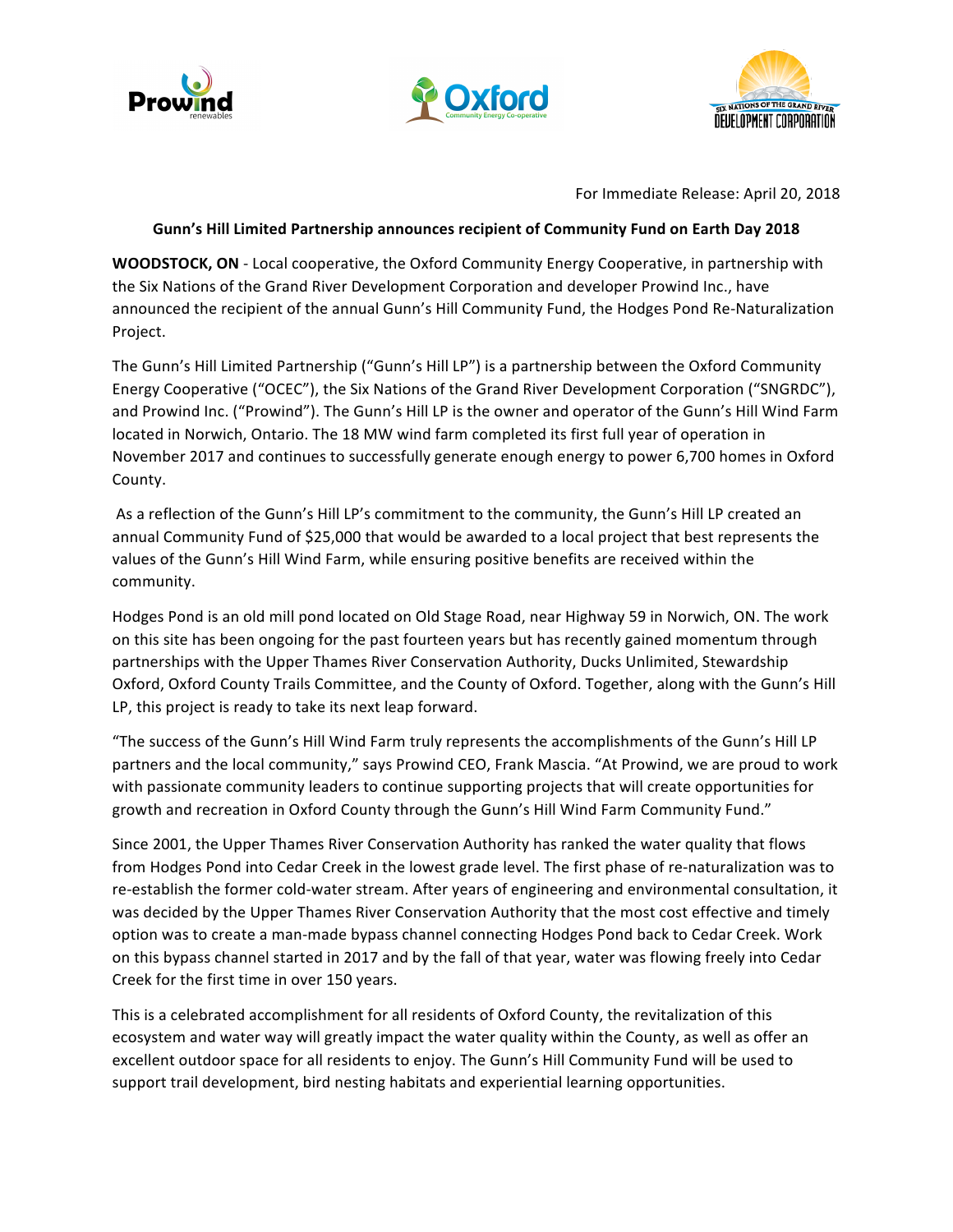





The Gunn's Hill LP is excited to be a part of this innovative project and plans to host public events for residents to participate in the restoration of the area through tree planting and habitat building, while also encouraging people to enjoy the natural space.

"As a partner we are thrilled to be able to host these community events and to invite our members and investors to participate," expressed OCEC Executive Director, Miranda Fuller, "as a local cooperative we are passionate about being a leader in our community and support projects that benefit not just the residents of Oxford but the global community as well."

This year the Gunn's Hill Wind Farm produced an impressive 62,890,000 kWh and avoided 2,754 tonnes of  $CO<sub>2</sub>$  emissions through clean energy generation. This is equivalent to 126,503 mature trees planted or 599 cars removed from the road. This Earth Day, we are celebrating the great accomplishments that we are all doing collectively to improve our environment and quality of life.

Matt Jamieson, President and CEO of the Six Nations of the Grand River Development Corporation says, "Hodges Pond is a project that the Six Nations of the Grand River Development Corporation is proud to support. It provides regeneration that is vital to the regional eco-system, as well as developing a natural landscape feature for surrounding communities to enjoy. We look forward to continuing our work with the Community Fund for years to come."

**About the Oxford Community Energy Co-operative:** The Oxford Community Energy Co-operative Inc. is a renewable energy co-op based in Oxford County with its office located in Woodstock, Ontario. OCEC was developed to bring renewable energy investment opportunities to the residents of Oxford County. The local community currently owns 49% of the Gunn's Hill Wind Farm project and OCEC has recently opened this solar investment opportunity to its members. OCEC present membership is over 200 and they are striving to bring locally produced energy to the local community.

For more information, please visit www.oxford-cec.ca

**Media Contact Information** Miranda Fuller, Executive Director Oxford Community Energy Co-op miranda@oxford-cec.ca Phone: 519-852-8609

About Prowind Inc.: Prowind Inc. is a renewable energy developer and operator located in Ontario, Canada. Prowind provides the development, financing, permitting, design, and operation of renewable energy projects using wind, solar, and biomass technologies throughout the Americas. We strive to provide financial security and environmental sustainability through the development of locally-owned clean energy projects in partnership with community groups, local businesses, municipalities, and indigenous communities.

For more information, please visit www.prowind.com